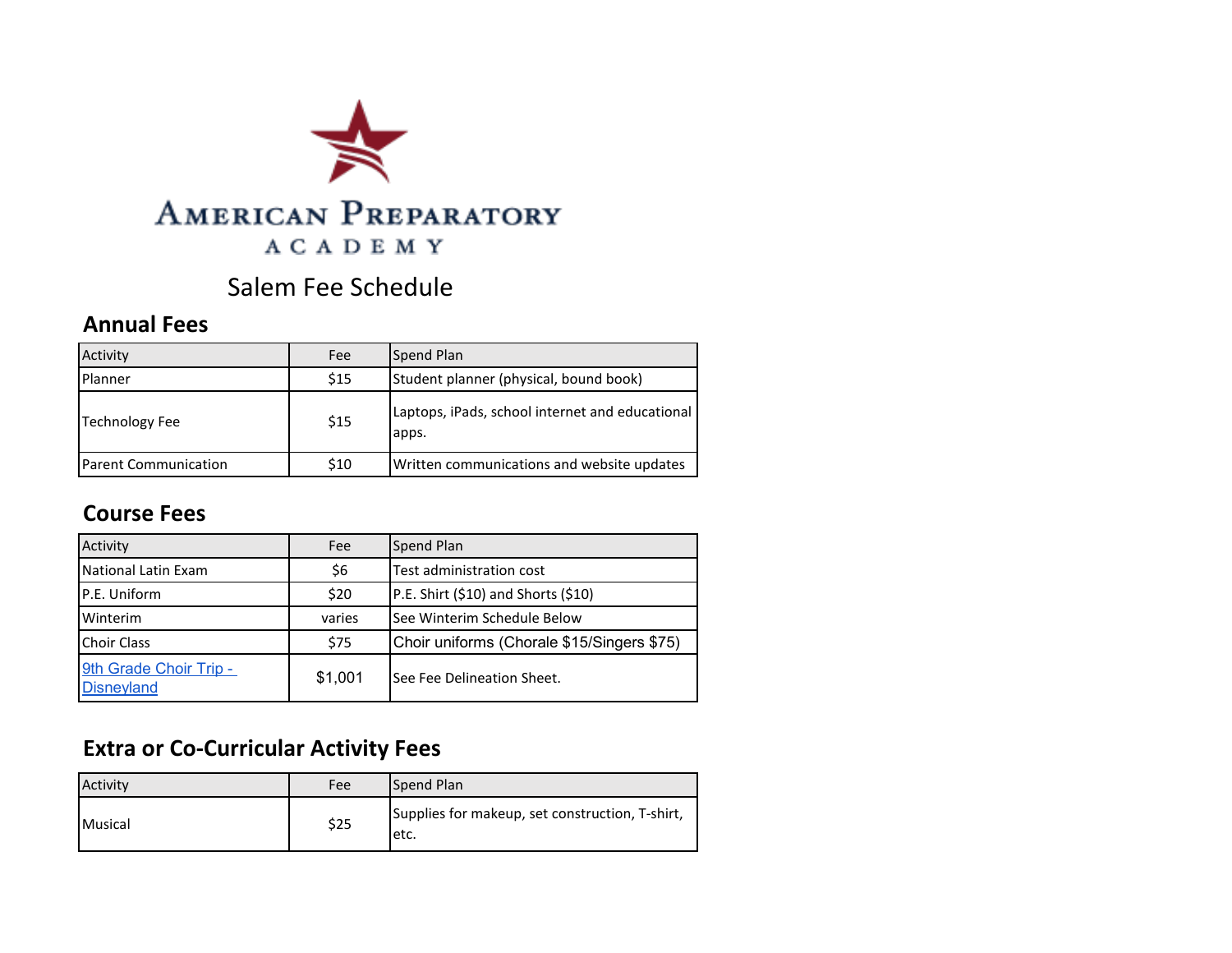| Basketball       | \$30 | Coaching stipend, referee fees, basketballs,<br>uniforms |
|------------------|------|----------------------------------------------------------|
| Futsal           | \$30 | Coaching stipend, balls, goals, uniforms                 |
| Volleyball       | \$30 | Coaching stipend, balls                                  |
| Cross-country    | \$30 | Coaching stipend, UCSSAL entry fee, team<br>shirts       |
| 3D Printing Club | \$5  | Materials - purchase filament                            |

### **Optional Fees**

| Activity                         | Fee     | Spend Plan                   |
|----------------------------------|---------|------------------------------|
| <b>Friends of APA Activities</b> | Varies  |                              |
| Yearbook*                        | $35*$   | <b>IPurchase of Yearbook</b> |
| Saturday Attendance School       | \$10    | After Hours Supervision      |
| Fines*                           | Varies* | Not Subject to Fee Waivers   |

\*In accordance with USBE Rule - R277-407-2, the identified charges are non-waivable.

Fees listed are the maximum amount that may be charged to a student for that activity.

The total cumulative amount an individual student may be charged for fees during the 2021- 2022 school year is \$3,500 (includes all fees, travel, camps & clinics).

District School Fees Contact: Kate York, kyork@apamail.org